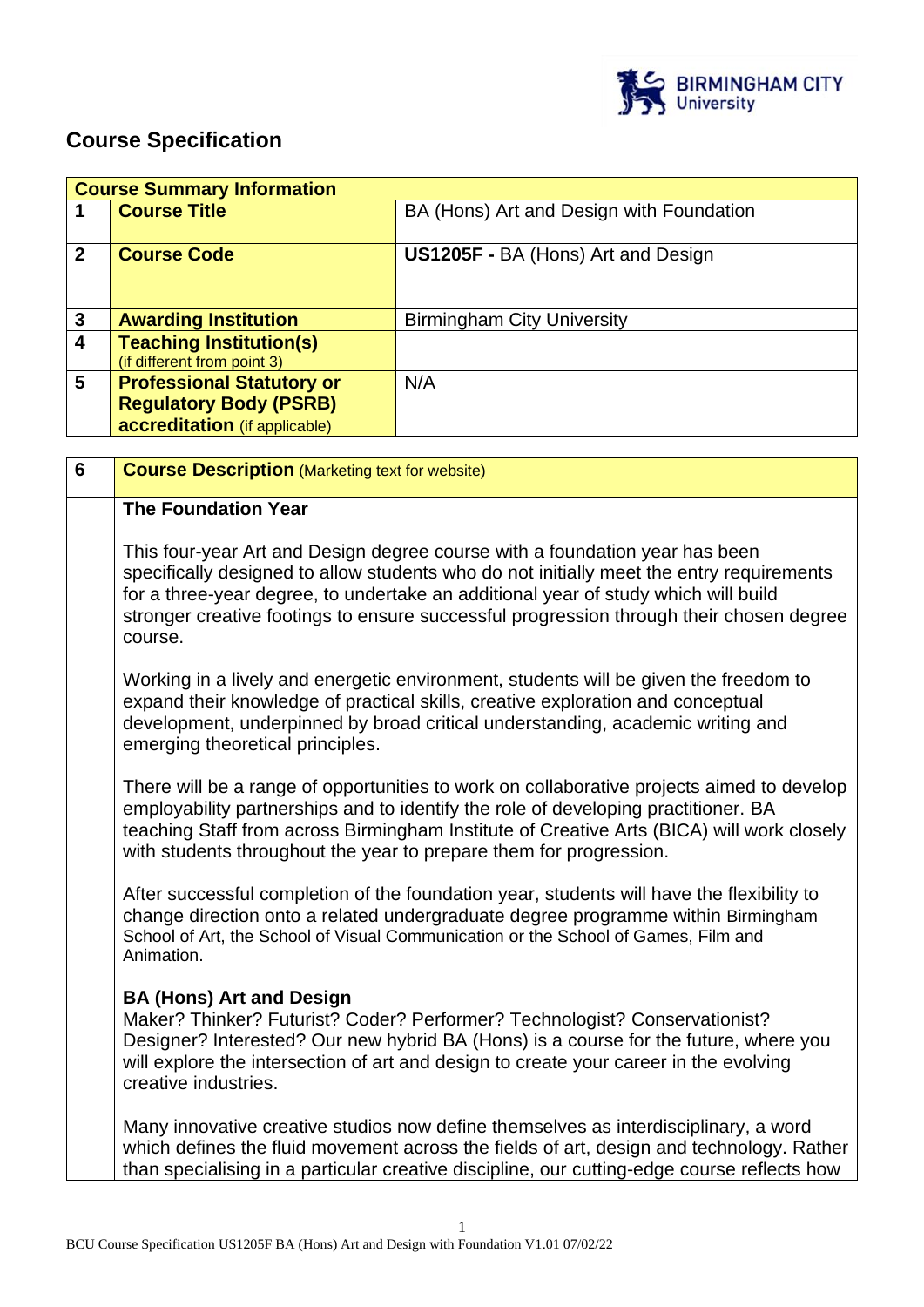

these studios practice by exploring the intersection between art and design, with the implementation of new creative digital technologies.

Our course will prepare you to be ready for employment within the creative industries by providing you with long-term creative skills to map out your creative future. With you at the centre, we will explore the intersections of art and design, providing a space where you can understand, develop and create a career in the evolving creative industries. You will develop the necessary self-awareness to question, make, play and create with others. The versatility of our experimental studio environment will enable you to explore the necessary collisions that innovative ideas creation now requires, while enhancing a range of core skills including design thinking, creative problem-solving, collaboration, communication, and making. Whether you choose to combine creative coding with foraging for natural materials, photography with artificial intelligence, or welding with audio performance, you will respond to live briefs set by real-life clients. The flexible, student-centred approach to the curriculum, informed by professional practitioners, will enable you to be imaginative, confident and convincing in designing and shaping your role in tomorrow's free flowing, boundary free creative industries.

## **Creative Technologies Pathway**

All students will be introduced to the fundamentals of interdisciplinary art and design practice with a focus on new creative technologies, which forms the core ethos of this course. In line with the development of our digital futures we are introducing an optional pathway in Creative Technologies which will give you the opportunity to focus specifically on further developing your digital skills through a breadth of technological approaches.

If you choose the Creative Technologies pathway you will cover the same curriculum, but will opt for technology-based outcomes. You will be assessed in relation to your exploration, questioning and use of a range of contemporary digital technologies and your creative applications in relation to the module theme. Work may still embrace a sense of physicality but the focus will retain an element of Creative Technologies. You can either choose the Creative Technologies pathway at the start of your studies, or transfer over to the Creative Technologies pathway at the end of each academic year. At the end of each year, during feedback with tutors, you can transfer over to the Creative Technologies pathway, but you will be required to evidence 80% engagement with the weekly Creative Technologies workshops, which you will document on a digital platform 'Workshop Log'. If you have not engaged in workshops to 80%, you will need to evidence sufficient engagement over the summer.

|    | <b>Course Awards</b>                                                               |         |                                  |
|----|------------------------------------------------------------------------------------|---------|----------------------------------|
| 7a | <b>Name of Final Award</b><br><b>Level</b>                                         |         | <b>Credits</b><br><b>Awarded</b> |
|    | Bachelor of Arts with Honours Art and Design                                       | Level 6 | 360                              |
|    | Bachelor of Arts with Honours Art and Design with<br><b>Professional Placement</b> | Level 6 | 480                              |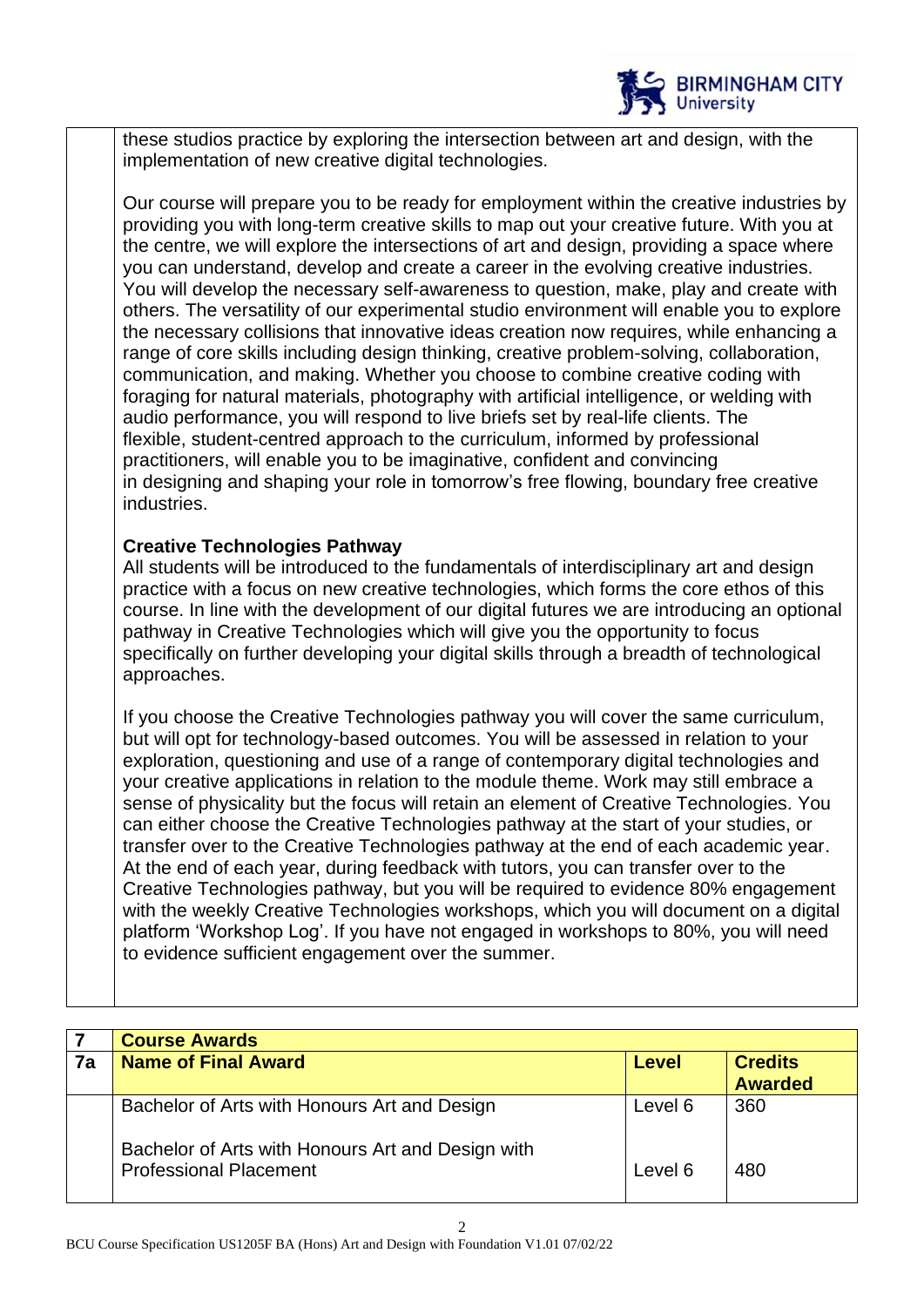

| 7b | <b>Exit Awards and Credits Awarded</b>                      |         |     |
|----|-------------------------------------------------------------|---------|-----|
|    | <b>Foundation Certificate Visual Arts and Communication</b> | Level 3 | 120 |
|    | Certificate of Higher Education Art and Design              | Level 4 | 240 |
|    | Diploma of Higher Education Art and Design                  | Level 5 | 360 |
|    | Bachelor of Arts Art and Design                             | Level 6 | 480 |

| Derogation from the University Regulations |
|--------------------------------------------|
| I N/A                                      |

| 9                                                                                      | <b>Delivery Patterns</b>                   |                                |                          |                |
|----------------------------------------------------------------------------------------|--------------------------------------------|--------------------------------|--------------------------|----------------|
| <b>Mode(s) of Study</b>                                                                |                                            | Location(s) of<br><b>Study</b> | <b>Duration of Study</b> | Code(s)        |
|                                                                                        | Full Time with a<br><b>Foundation Year</b> | <b>Margaret Street</b>         | 4 years                  | <b>US1205F</b> |
| Full Time with<br>Professional<br><b>Placement Year with</b><br><b>Foundation Year</b> |                                            | <b>Margaret Street</b>         | 5 years                  | <b>US1207F</b> |

| 10 | <b>Entry Requirements</b>                                                                                                                                                                                                                                                                                                                                                                                                                                                                                                                                                                                                                                                                                       |                                                                                     |
|----|-----------------------------------------------------------------------------------------------------------------------------------------------------------------------------------------------------------------------------------------------------------------------------------------------------------------------------------------------------------------------------------------------------------------------------------------------------------------------------------------------------------------------------------------------------------------------------------------------------------------------------------------------------------------------------------------------------------------|-------------------------------------------------------------------------------------|
|    | Home:                                                                                                                                                                                                                                                                                                                                                                                                                                                                                                                                                                                                                                                                                                           | The admissions requirements for this course are stated on                           |
|    |                                                                                                                                                                                                                                                                                                                                                                                                                                                                                                                                                                                                                                                                                                                 | the course page of the BCU website at                                               |
|    |                                                                                                                                                                                                                                                                                                                                                                                                                                                                                                                                                                                                                                                                                                                 | https://www.bcu.ac.uk                                                               |
|    | EU:                                                                                                                                                                                                                                                                                                                                                                                                                                                                                                                                                                                                                                                                                                             | IELTS 6.0 with 6.0 in writing and no less than 5.5 in the remaining<br>three skills |
|    | International:                                                                                                                                                                                                                                                                                                                                                                                                                                                                                                                                                                                                                                                                                                  | IELTS 6.0 with 6.0 in writing and no less than 5.5 in the remaining<br>three skills |
|    | Access:                                                                                                                                                                                                                                                                                                                                                                                                                                                                                                                                                                                                                                                                                                         |                                                                                     |
| 11 | <b>Course Aims</b>                                                                                                                                                                                                                                                                                                                                                                                                                                                                                                                                                                                                                                                                                              |                                                                                     |
|    | The aims of the course are to:<br>Place students at the heart of the curriculum to enable them to develop a greater<br>$\bullet$<br>self-awareness to manage their own learning and potential as interdisciplinary<br>practitioners.<br>Enable students to become more thoughtful and resourceful than those trained in<br>a single specialism.<br>Raise student awareness of the barriers between the university and the world by<br>removing traditional disciplinaries siloes.<br>Provide students with a multi-tooled approach to thinking, making, doing and<br>$\bullet$<br>feeling.<br>Provide a flexible curriculum structure that will enable the course to keep<br>adapting as the world is adapting. |                                                                                     |
|    |                                                                                                                                                                                                                                                                                                                                                                                                                                                                                                                                                                                                                                                                                                                 | 3                                                                                   |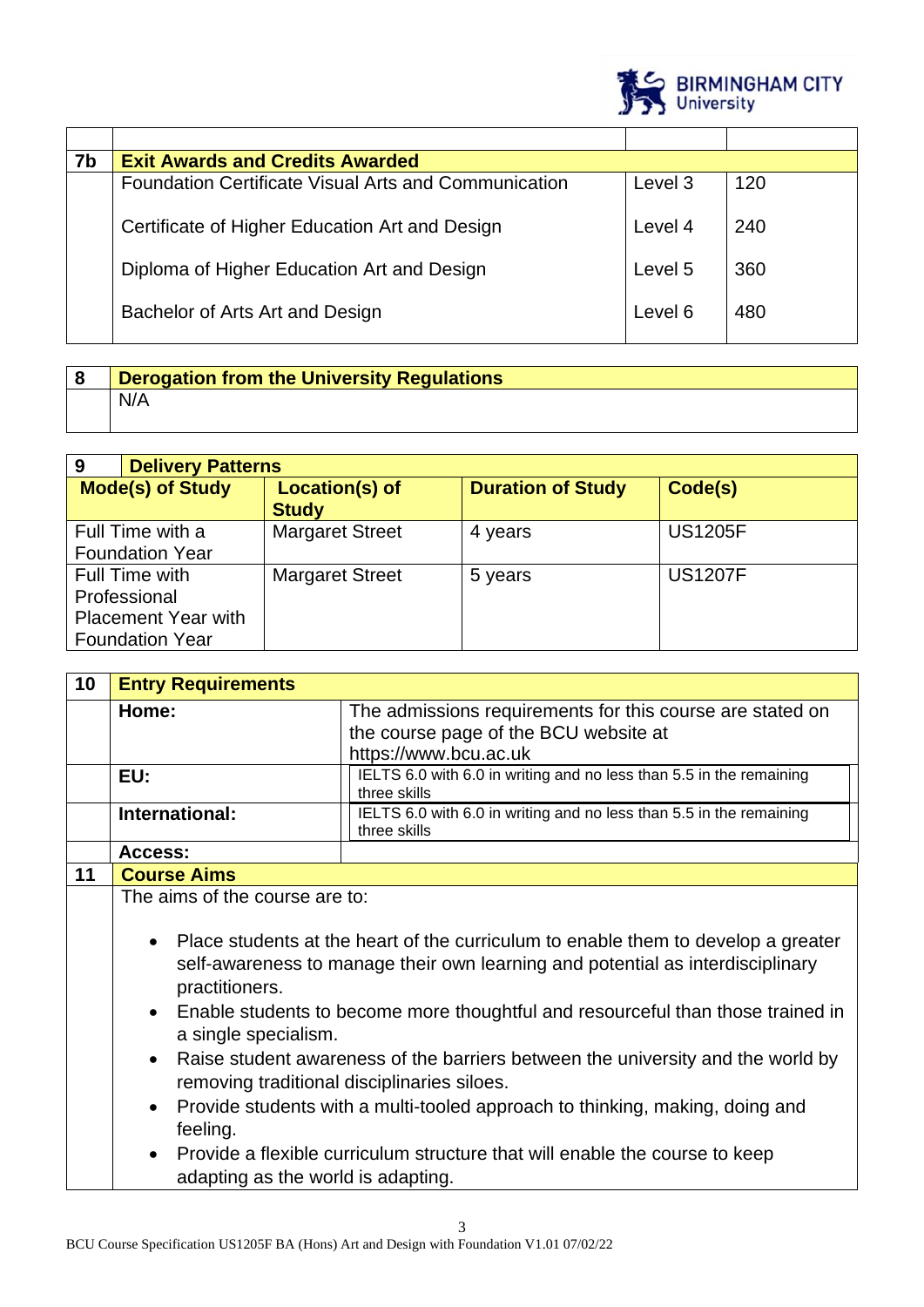

- Support students to become sustainable artists, designers and thinkers, able to contribute better to the fast-changing world we all live in.
- Enable students to develop professional attributes both within and outside the curriculum through live briefs, employability events, specialist workshops, guest speakers and a work placement opportunity.
- Provide students with a broad understanding of the evolving creative industries, and how business models, relationships and working patterns are changing, through the exploration of digital technologies, reflective problem solving, collaboration and team work.
- Provide students with a futures-approach to art and design, with long-term skills and employability, to enable graduates to take up and even shaping their future roles as creative leaders and practitioners of change.

| 12 | <b>Course Learning Outcomes</b>                                                                                                                                                                           |
|----|-----------------------------------------------------------------------------------------------------------------------------------------------------------------------------------------------------------|
|    | Knowledge and understanding                                                                                                                                                                               |
|    | Relate to the needs of an identified client, user, community or audience in an<br>empathetic, human-centred and planet-centred way.                                                                       |
|    | Critically evaluate the appropriateness of different art and design methodologies and<br>making approaches through review, discussion and critique, to propose solutions.                                 |
|    | Construct a position for yourself locally, nationally or globally, in relation to a<br>professional career within the creative industries.                                                                |
|    | Critically evaluate the contextual, historical, conceptual, economic, social,<br>environmental, and ethical dimensions of interdisciplinary art and design practice.                                      |
|    | Investigate the creative practitioner's relationship with audience, clients, markets,<br>environments, users, consumers, participants, co-workers and co-creators within the<br>professional environment. |
|    | Critically evaluate the implications and potential for current and emerging media, in<br>relation to interdisciplinary art and design practice.                                                           |
|    | <b>Skills and Attributes</b>                                                                                                                                                                              |
|    | Engage with real-life problems relevant to sustainable development in different local,<br>national and global communities and circumstances.                                                              |
|    | Be flexible, resourceful and resilient, and adapt a problem-solving mindset to fit<br>changing or unforeseen circumstances.                                                                               |
|    | Work collaboratively as part of an effective team, including confidence, critical self-<br>awareness, listening, teamwork, decision making, negotiation and evaluation.                                   |
|    | Communicate verbally and visually and present complex ideas clearly and succinctly,<br>to both specialist and non-specialist audiences.                                                                   |

4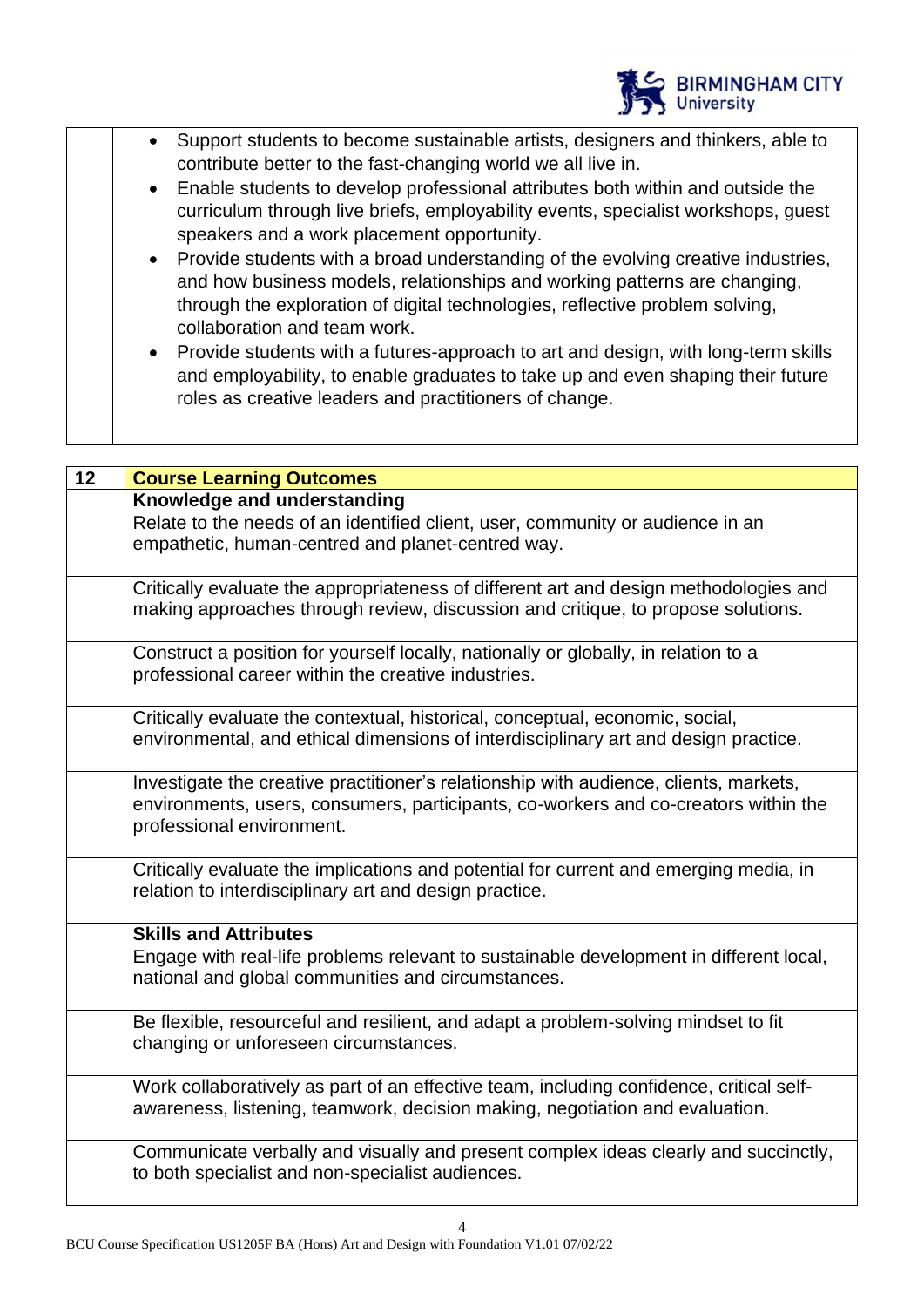

| Take risks and learn from constructive failure.                                                                                                                         |
|-------------------------------------------------------------------------------------------------------------------------------------------------------------------------|
| Construct complex problem-solving skills and processes using research,<br>experimentation and reflection to identify relevant opportunities, purposes and<br>solutions. |

| 13 | <b>Level Learning Outcomes</b>                                                                                                                                     |  |
|----|--------------------------------------------------------------------------------------------------------------------------------------------------------------------|--|
|    | Upon completion of Level 4 / the Certificate of Higher Education, students will be<br>able to:                                                                     |  |
|    | Knowledge and understanding                                                                                                                                        |  |
|    | Identify the needs of a client, user, community or audience, and the needs of the planet.                                                                          |  |
|    | Discuss the critical, contextual, historical, conceptual, economic, social, environmental,<br>and ethical dimensions of interdisciplinary art and design practice. |  |
|    | Communicate the appropriateness of different art and design methodologies and<br>making approaches.                                                                |  |
|    | Evaluate the role of interdisciplinary art and design practitioners within the evolving<br>creative industries.                                                    |  |
|    | <b>Skills and Attributes</b>                                                                                                                                       |  |
|    | Work collaboratively as part of an effective team.                                                                                                                 |  |
|    | Verbally and visually communicate.                                                                                                                                 |  |
|    | Question and critique yourself and others.                                                                                                                         |  |
|    | Engage in interdisciplinary discussion to inform thinking about sustainable futures.                                                                               |  |
|    | Upon completion of Level 5 / the Diploma of Higher Education, students will be<br>able to:                                                                         |  |
|    | Knowledge and understanding                                                                                                                                        |  |
|    | Relate to the needs of an identified client, user, community or audience, and the needs<br>of the planet.                                                          |  |
|    | Apply appropriate art and design methodologies and making approaches through<br>review, discussion and critique, to propose solutions.                             |  |
|    | Critically analyse a position for yourself locally, nationally or globally.                                                                                        |  |
|    | Critically analyse the role of interdisciplinary art and design practitioners within the<br>evolving creative industries.                                          |  |
|    | <b>Skills and Attributes</b>                                                                                                                                       |  |
|    | Engage with real-life problems relevant to sustainable development in different local,<br>national and global communities and circumstances.                       |  |
|    | 5                                                                                                                                                                  |  |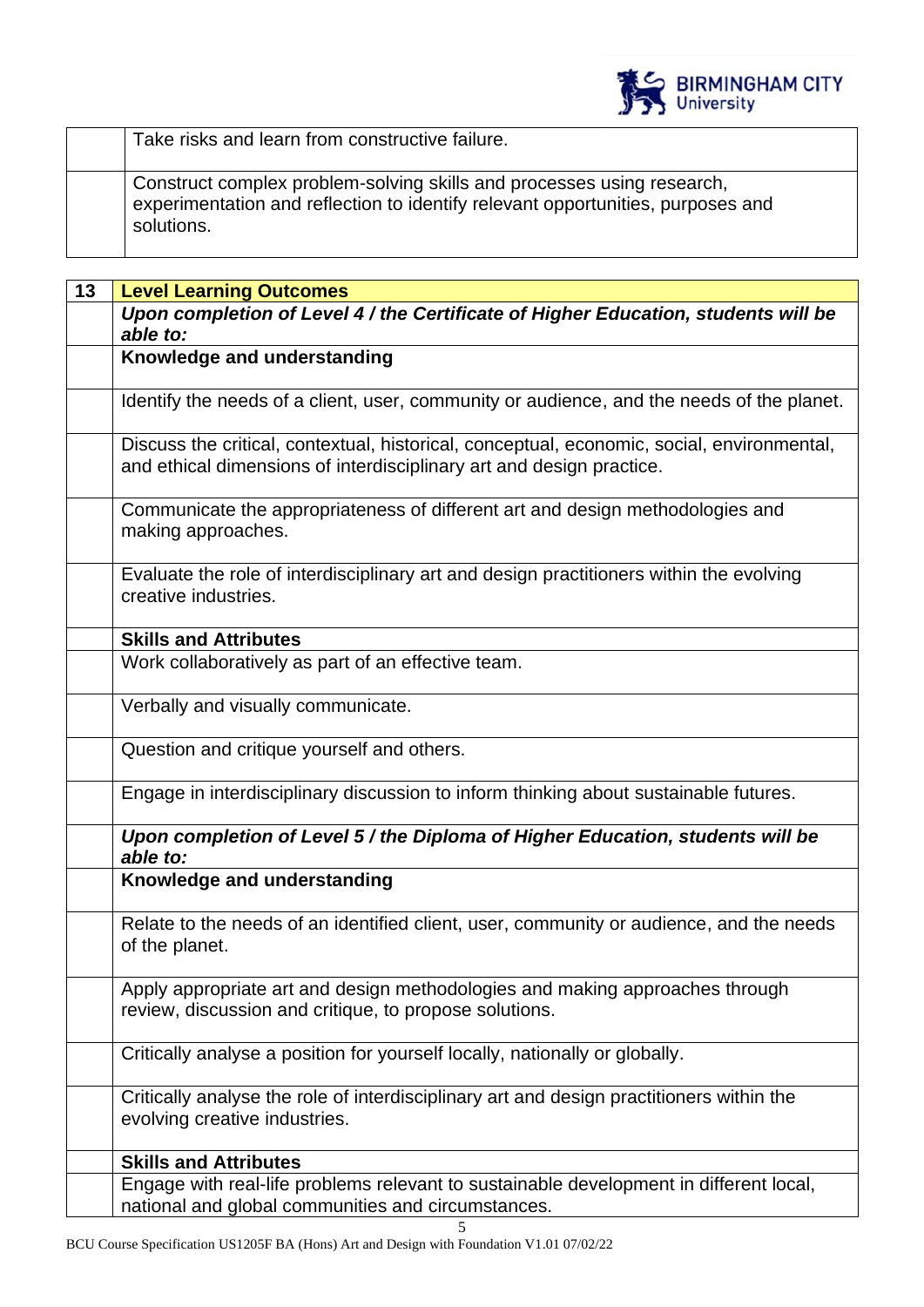| Work collaboratively as part of an effective team, including confidence, critical self-                                                                                   |
|---------------------------------------------------------------------------------------------------------------------------------------------------------------------------|
| awareness, listening, teamwork, decision making, negotiation and evaluation.                                                                                              |
| Communicate verbally and visually, and present ideas clearly and succinctly.                                                                                              |
| Apply problem-solving skills and processes using research, experimentation and<br>reflection to identify relevant opportunities, purposes and solutions.                  |
| Upon completion of 60 credits at Level 6 / the Bachelors Degree, students will be<br>able to:                                                                             |
| Knowledge and understanding                                                                                                                                               |
| Relate to the needs of an identified client, user, community or audience in an<br>empathetic, human-centred and planet-centred way.                                       |
| Critically evaluate the appropriateness of different art and design methodologies and<br>making approaches through review, discussion and critique, to propose solutions. |
| Critically evaluate the contextual, historical, conceptual, economic, social,<br>environmental, and ethical dimensions of interdisciplinary art and design practice.      |
| Critically evaluate the implications and potential for current and emerging media, in<br>relation to interdisciplinary art and design practice.                           |
| <b>Skills and Attributes</b>                                                                                                                                              |
| Be flexible, resourceful and resilient, and adapt a problem-solving mindset to fit<br>changing or unforeseen circumstances.                                               |
| Work collaboratively as part of an effective team, including confidence, critical self-<br>awareness, listening, teamwork, decision making, negotiation and evaluation.   |
| Communicate verbally and visually and present complex ideas clearly and succinctly, to<br>both specialist and non-specialist audiences.                                   |
| Construct complex problem-solving skills and processes using research,<br>experimentation and reflection to identify relevant opportunities, purposes and solutions.      |

BIRMINGHAM CITY

## **14 Course Learning, Teaching and Assessment Strategy**

**Learning and Teaching** Using methods of learning and teaching that are student-centred and inclusive, with a focus on self-awareness from the very beginning of your student journey from 'I' to 'We', the course will ensure that regardless of background, race, gender, religion, age, sexual orientation or disability, you will be provided with the same opportunities and appropriate levels of support to engage and develop your learning. This flexible, impactful, studentcentred curriculum is stimulating and challenging, offering impactful methods of learning and teaching that will ensure you are actively responsive and acquire the necessary selfawareness and practical and intellectual skills for personal excellence, graduate level employment and postgraduate and further study.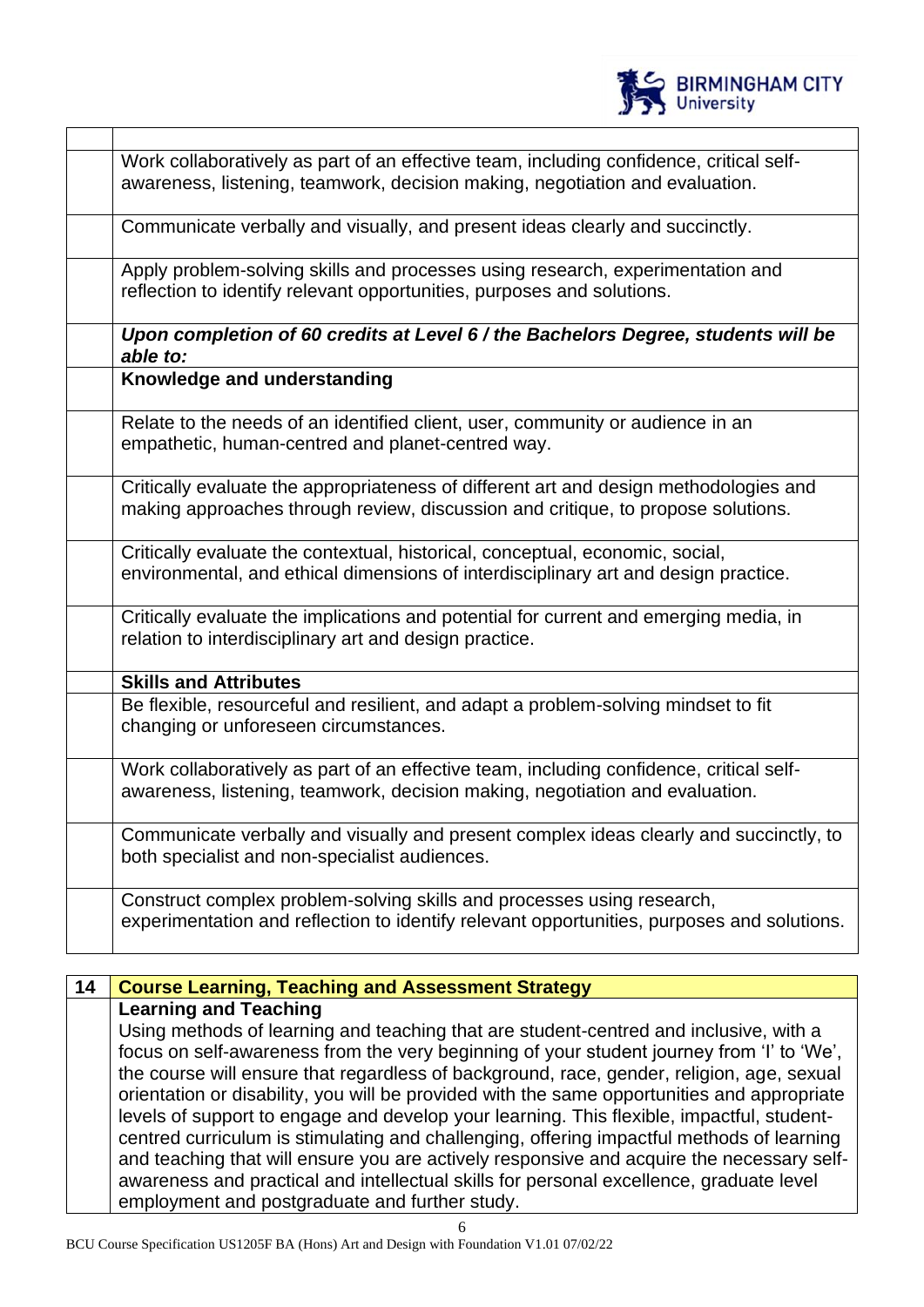

The course represents the principle of practice-led teaching and learning. You will engage with real and authentic challenges which will allow you to apply knowledge. probe problems, and find purpose for and solutions to the multi-faceted complex problems faced by the creative industries profession. The course applies the Threshold Concept, giving you ownership, and just enough to be able to learn for yourself, and also applies STEAM thinking which is naturally iterative. Therefore, this course will be iterative. The course will offer provision of relevant professional, practical and technical resources, including research-active academic and technical support staff, libraries, workshops, studios, media suits, IT suits, exhibition spaces and lecture rooms.

The delivery of the BA (Hons) Art and Design course will consist of: lectures; seminars; skills-based workshops; supervised group work; field trips; individual and group presentations; supported tutorials; directed learning; independent learning; and private study. The course will also offer extra-curricular activities, including reading groups and digital literacy technical workshops. The course is taught through the exploration of the 'Labs' providing the fundamentals of interdisciplinary design practice, and through a series of core external facing live projects with local, national and global industry and academic partners. A scaffolded, structured approach is used in level 4 and 5 modules, particularly around fundamental academic skills as well as design-specific. This will prepare you for more autonomy at level 6.

Key employability skills will be acquired through both working independently and interacting and collaborating effectively in teams. Guided learning will be used to support you through tasks designed to develop transferable skills and understanding and to promote communication, responsibility and appropriate decision-making processes. The course will be taught by an interdisciplinary team of staff working across departments, collaborating in the sharing of ideas, approaches, and best practice in a quest to continually improve the course, and will be supported by Artists in Residence.

The teaching, learning and assessment methods of the course will include classroombased modules where you will learn essential thinking, communicating, collaborating, making, and presenting skills to ensure you are able to manage all aspects of your creative professional development. You will produce reflective written reports, case studies, audio-visual outcomes, professional artefacts and oral presentations. You will create **'Process Logs'** (digital blog/Padlet format) to record your work and demonstrate engagement and understanding of the creative industries. Throughout the course, skillsbased workshops will be offered to build both physical and digital skills. You will create **'Workshop Logs'** (digital blog/Padlet format) to record your work and demonstrate engagement. A Personal Tutor will help students reflect on your employability, and support will also be provided with the Placement Officer and BCU's Faculty-aligned Careers Advisors and Graduate Plus Teams. In line with the School of Art student contract, we will equip you to succeed as long as you engage with everything that is made available to you, by signing up for all recommended inductions and workshops.

## **Assessment**

Our assessment strategy is to use **formative** assessment**, summative** assessment, and **self-assessment** structures in each module. Informal formative sessions will also be held on a weekly basis with communal round-ups and sharing in the Thought Lab – with the cohort, others levels, students and staff from other courses and external partners.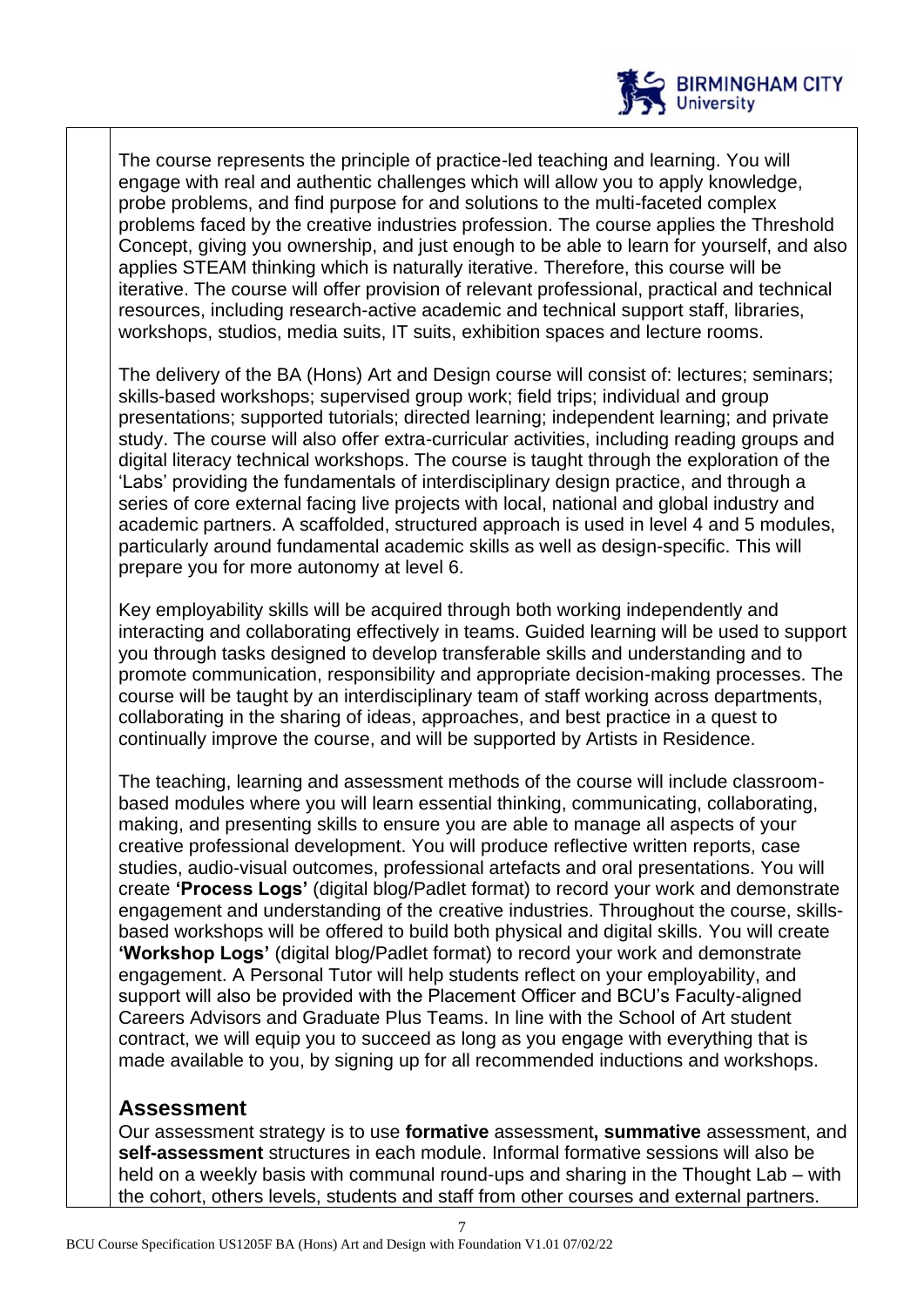

The aim is to build confidence in presenting ideas and to critique yourself and others from the start. Submissions will be both physical and on-line course work, and individual and group presentations. As developing self-awareness is a priority for the course, a self-reflexive approach to assessment is critical. Therefore, a self-assessment model is also embedded throughout the course, to develop assessment literacy and promote academic integrity. This self-assessment model will support high levels of course progression and retention as it will guide your expectations and achievement in clear, accessible and personal way, and will also demonstrate that the course values your voice.

## **15 Course Requirements**

**15a**

**Level 3:**

*In order to complete this course a student must successfully complete all the following CORE modules (totalling 120 credits):*

| <b>Module Code</b> | <b>Module Name</b>                         | <b>Credit Value</b> |
|--------------------|--------------------------------------------|---------------------|
| <b>VIS3004</b>     | <b>Understanding Practice</b>              | 20                  |
| <b>VIS3001</b>     | <b>Creative Development and Production</b> | 40                  |
| <b>VIS3002</b>     | <b>Perspectives on Practice</b>            | 20                  |
| <b>VIS3003</b>     | <b>Creative Realisation</b>                | 40                  |

## **Level 4:**

*In order to complete this course a student must successfully complete all the following CORE modules (totalling 120 credits):*

| <b>Module Code</b> | <b>Module Name</b>     | <b>Credit Value</b> |
|--------------------|------------------------|---------------------|
| <b>ART4236</b>     | <b>Thought Lab</b>     | 20                  |
| <b>ART4241</b>     | <b>Materials Lab</b>   | 20                  |
| <b>ART4240</b>     | <b>Digital Lab</b>     | 20                  |
| <b>ART4238</b>     | <b>Performance Lab</b> | 20                  |
| <b>ART4239</b>     | <b>Nature Lab</b>      | 20                  |
| <b>ART4237</b>     | <b>Speculative Lab</b> | 20                  |

**Level 5:**

*In order to complete this course a student must successfully complete all the following CORE modules (totalling 120 credits):*

| <b>Module Code</b> | <b>Module Name</b>                   | <b>Credit Value</b> |
|--------------------|--------------------------------------|---------------------|
| ADM5001            | Live Project: Local (Faculty module) | 20                  |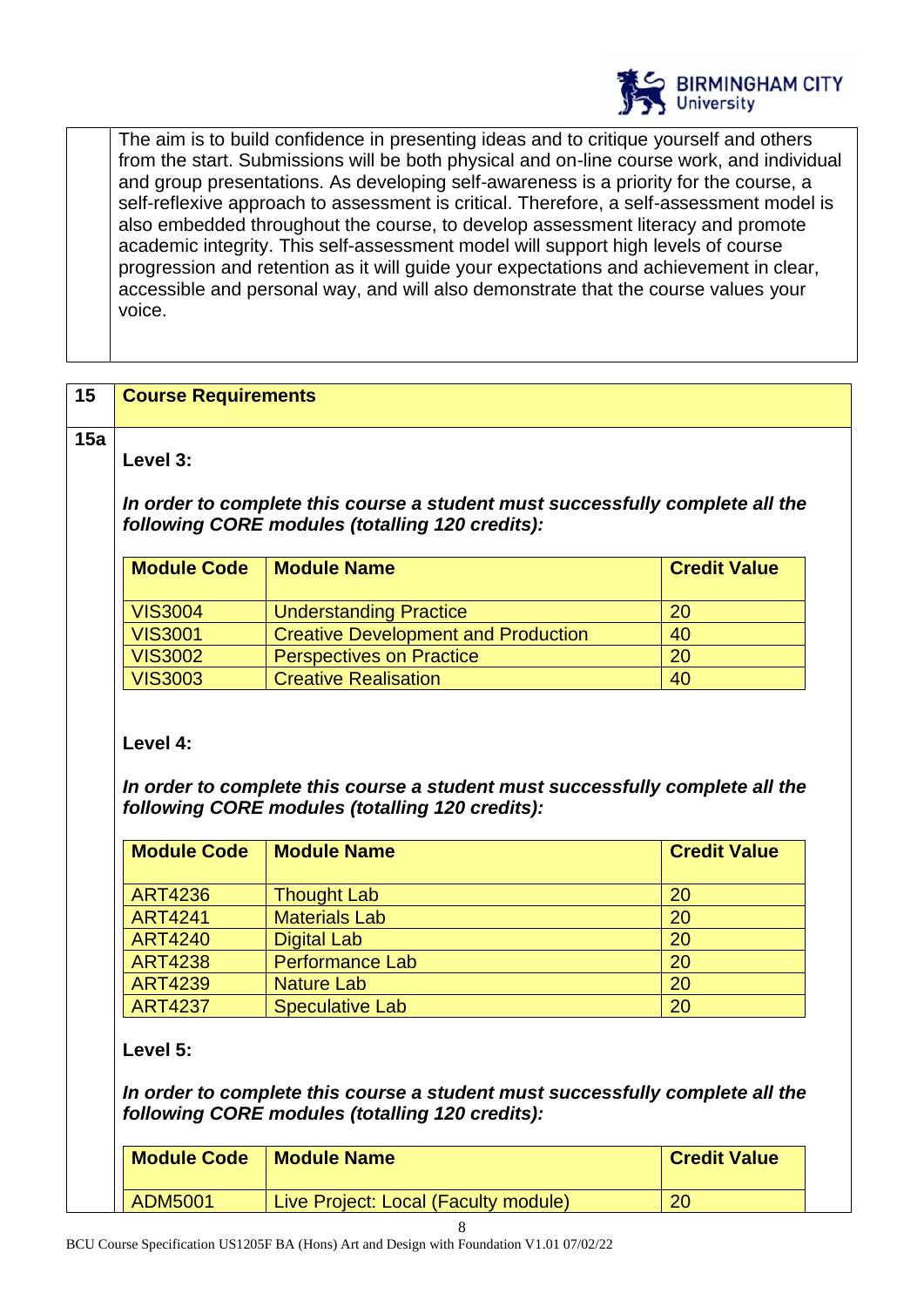

| <b>ART5145</b> | <b>Live Project: National</b> | 40             |
|----------------|-------------------------------|----------------|
| <b>ART5146</b> | <b>Live Project: Global</b>   | 4 <sup>C</sup> |

*In order to complete this course a student must successfully complete at least 20 credits from the following indicative list of OPTIONAL modules.* 

| <b>Module Code</b> | <b>Module Name</b>            | <b>Credit Value</b> |
|--------------------|-------------------------------|---------------------|
| ADM5000            | <b>Work Placement</b>         | 20                  |
| ADM5006            | <b>Collaborative Practice</b> | 20                  |

## **Level 5:**

**In order to qualify for the awards with Professional Placement, a student must successfully complete all of the modules listed above as well as the following Level 5 module (totalling 120 credits):**

| <b>Module Code</b> | <b>Module Name</b>            | <b>Credit Value</b> |
|--------------------|-------------------------------|---------------------|
| <b>PPY5003</b>     | <b>Professional Placement</b> | 120                 |

## **Level 6:**

*In order to complete this course a student must successfully complete all the following CORE modules (totalling 120 credits):*

| <b>Module Code</b> | <b>Module Name</b>                          | <b>Credit Value</b> |
|--------------------|---------------------------------------------|---------------------|
| ADM6006            | <b>Research Lab (Faculty Major Project)</b> | 40                  |
| ART6143            | <b>Futures Lab</b>                          | 20                  |
| ART6145            | <b>Creation Lab</b>                         | 60                  |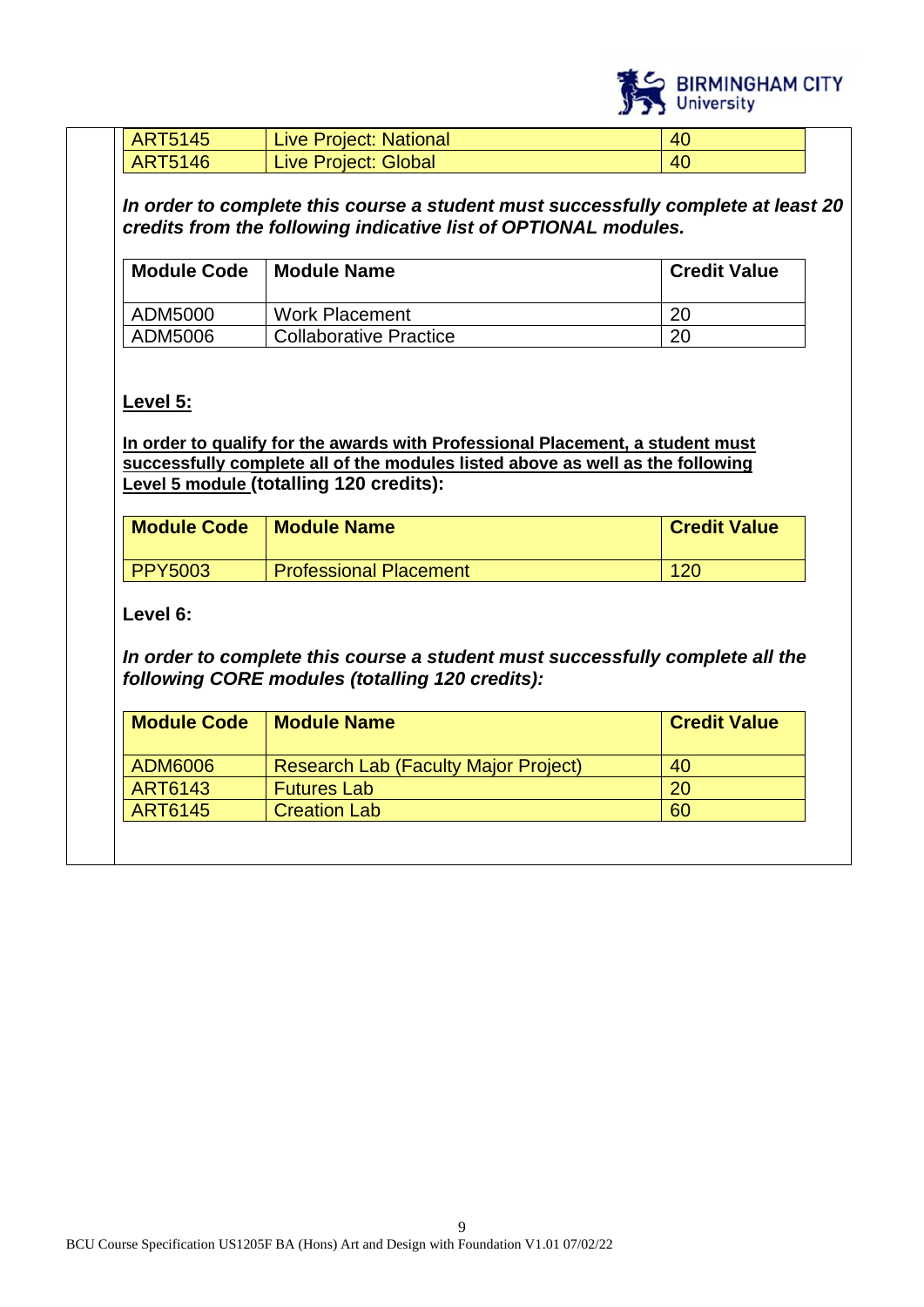

## **15b Structure Diagram**

#### **Level 3**

| <b>SEMESTER ONE</b>                                                                                          |                                             | <b>SEMESTER TWO</b>                      |
|--------------------------------------------------------------------------------------------------------------|---------------------------------------------|------------------------------------------|
| Understanding<br>Creative Development &<br>Practice (20 Credits<br>Production (40 credits – core)<br>$-core$ | Perspective on Practice (20 credits – core) |                                          |
|                                                                                                              |                                             | Creative Realisation (40 credits – core) |

#### **Level 4**

| <b>SEMESTER ONE</b>               | <b>SEMESTER TWO</b>                    |                                        |
|-----------------------------------|----------------------------------------|----------------------------------------|
| Thought Lab (20 Credits – core)   | Performance Lab (20 Credits -<br>core) | Speculative Lab<br>(20 Credits - core) |
| Materials Lab (20 Credits – core) |                                        |                                        |
| Digital Lab (20 Credits – core)   | Nature Lab (20 Credits – core)         |                                        |
|                                   |                                        |                                        |

#### **Level 5**

| Live Project: Local (20<br>Credits - core) (Faculty<br>Module) | Live Project: National (40<br>Credits – core) | Work Placement (20)<br>Credits - optional)<br>(Faculty Module)<br>Collaborative Practice (20<br>Credits - optional)<br>(Faculty Module) | Live Project: Global (40<br>$C$ redits $-$ core) |
|----------------------------------------------------------------|-----------------------------------------------|-----------------------------------------------------------------------------------------------------------------------------------------|--------------------------------------------------|
|                                                                |                                               | International Exchange (60 Credits - optional) (Faculty<br>Module)                                                                      |                                                  |

## **Level 5 – Professional Placement (optional)**

| : emester۔ | ∴emester.                                   |
|------------|---------------------------------------------|
|            | <b>Professional Placement (120 Credits)</b> |

#### **Level 6**

| Research Lab (40 Credits – core) | Creation Lab (60 Credits – core) |
|----------------------------------|----------------------------------|
|                                  |                                  |
| Futures Lab (20 Credits – core)  |                                  |
|                                  |                                  |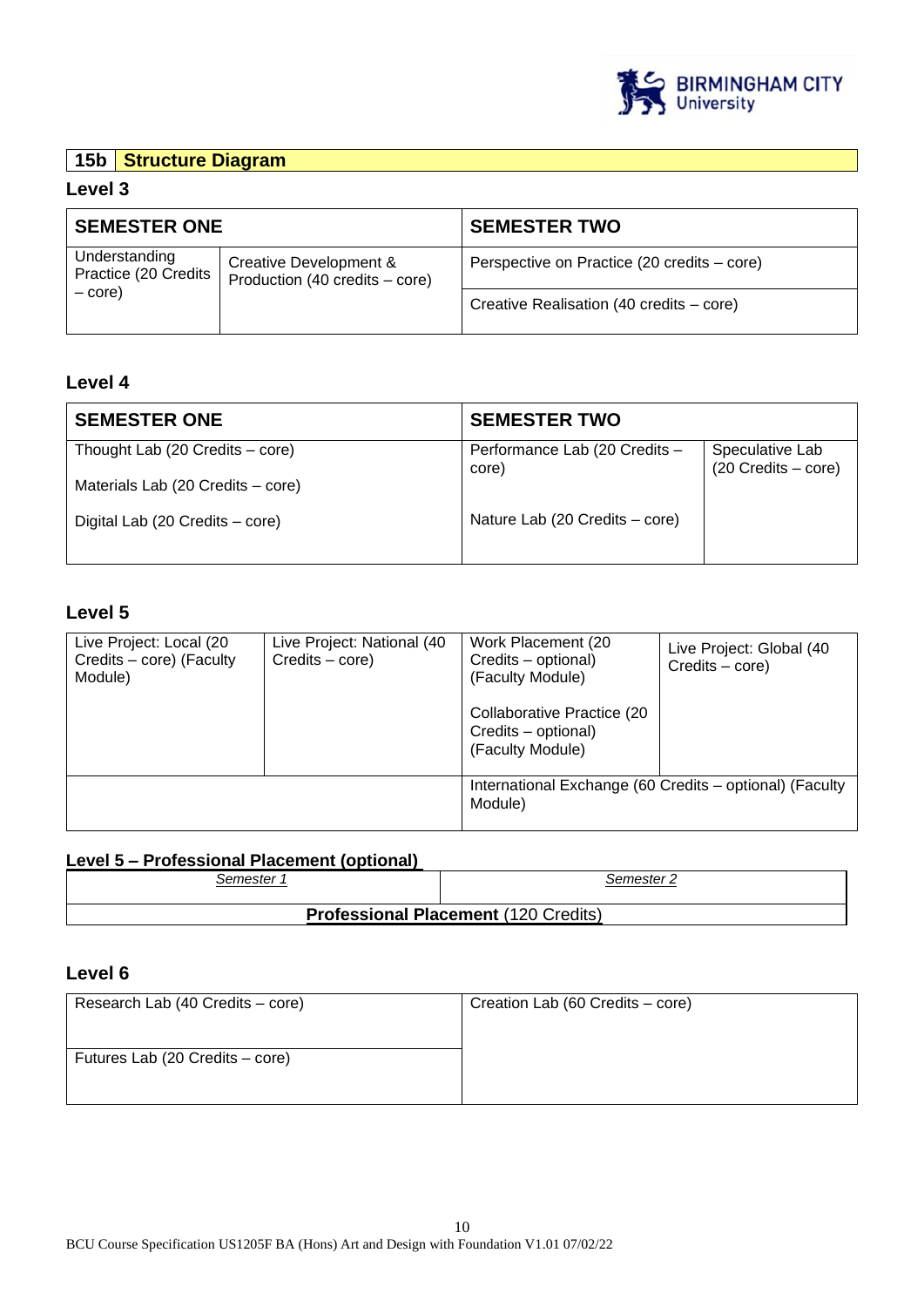

#### **16 Overall Student Workload and Balance of Assessment**

Overall student *workload* consists of class contact hours, independent learning and assessment activity, with each credit taken equating to a total study time of around 10 hours. While actual contact hours may depend on the optional modules selected, the following information gives an indication of how much time students will need to allocate to different activities at each level of the course.

- *Scheduled Learning* includes lectures, practical classes and workshops, contact time specified in timetable
- *Directed Learning* includes placements, work-based learning, external visits, on-line activity, Graduate+, peer learning
- *Private Study* includes preparation for exams

The *balance of assessment* by mode of assessment (e.g. coursework, exam and in-person) depends to some extent on the optional modules chosen by students. The approximate percentage of the course assessed by coursework, exam and in-person is shown below.

#### **Level 3**

#### **Workload**

#### **% time spent in timetabled teaching and learning activity**

| <b>Activity</b>           | <b>Number of Hours</b> |
|---------------------------|------------------------|
| <b>Scheduled Learning</b> | 480                    |
| Directed Learning         | 480                    |
| <b>Private Study</b>      | 240                    |
| Total Hours               | 1200                   |

#### **Balance of Assessment**

| <b>Assessment Mode</b> | Percentage |
|------------------------|------------|
| <b>Coursework</b>      | 100%       |
| Exam                   |            |
| In-Person              |            |

#### **Level 4 Workload**

#### **% time spent in timetabled teaching and learning activity**

| <b>Activity</b>          | <b>Number of Hours</b> |
|--------------------------|------------------------|
| Scheduled Learning       | 230                    |
| <b>Directed Learning</b> | 730                    |
| <b>Private Study</b>     | 240                    |
| <b>Total Hours</b>       | 1200                   |

#### **Balance of Assessment**

| <b>Assessment Mode</b> | Percentage |
|------------------------|------------|
| Coursework             | 100%       |
| Exam                   |            |
| In-Person              |            |

#### **Level 5**